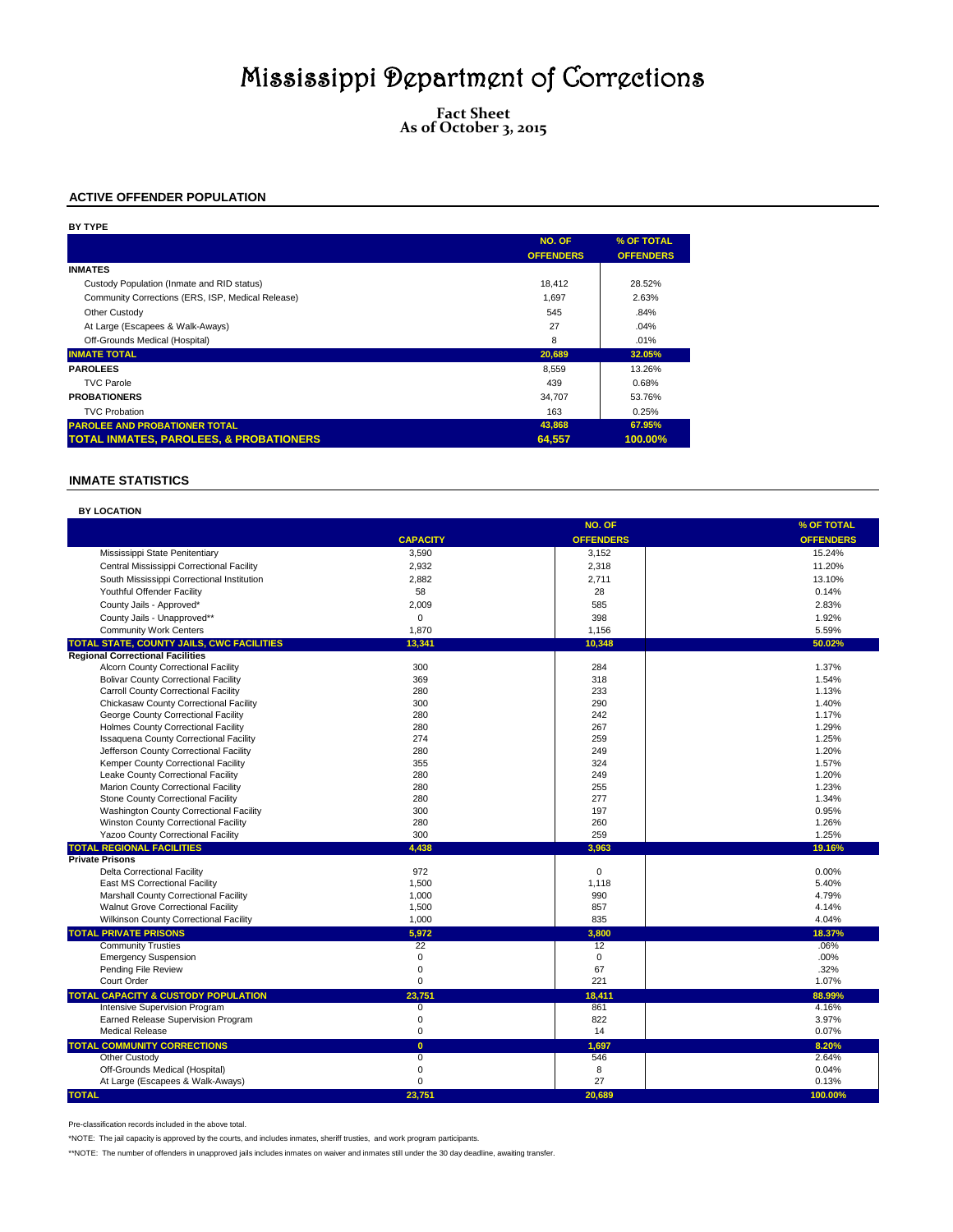**Fact Sheet As of October 3, 2015**

## **INMATE STATISTICS (continued)**

|                  |             | % OF              |               | % OF                |                  | % OF             |
|------------------|-------------|-------------------|---------------|---------------------|------------------|------------------|
|                  |             | <b>TOTAL MALE</b> |               | <b>TOTAL FEMALE</b> | NO. OF           | <b>TOTAL</b>     |
| <b>RACE</b>      | <b>MALE</b> | <b>POPULATION</b> | <b>FEMALE</b> | <b>POPULATION</b>   | <b>OFFENDERS</b> | <b>OFFENDERS</b> |
| <b>Black</b>     | 12,736      | 67.20%            | 720           | 41.43%              | 13.456           | 65.04%           |
| White            | 5,956       | 31.43%            | 995           | 57.25%              | 6,951            | 33.60%           |
| Hispanic         | 186         | .98%              | 13            | .75%                | 199              | .96%             |
| Native American  | 25          | .13%              | 10            | .58%                | 35               | .17%             |
| Asian            | 44          | .23%              |               | .00%                | 44               | .21%             |
| Data Unavailable | 4           | .02%              |               | .00%                |                  | $.02\%$          |
| <b>TOTAL</b>     | 18,951      | 100.00%           | 1,738         | 100.00%             | 20,689           | 100.00%          |

### **BY RACE/SEX AND LOCATION**

|                                  |             | <b>Black</b>   |                | <b>White</b>   |                | <b>Hispanic</b> |                | <b>Native American</b> |                | <b>Asian</b>   |             | <b>Data Unavailable</b> | <b>TOTAL</b> |
|----------------------------------|-------------|----------------|----------------|----------------|----------------|-----------------|----------------|------------------------|----------------|----------------|-------------|-------------------------|--------------|
| <b>LOCATION</b>                  | <b>Male</b> | <b>Female</b>  | <b>Male</b>    | <b>Female</b>  | <b>Male</b>    | Female          | <b>Male</b>    | <b>Female</b>          | <b>Male</b>    | <b>Female</b>  | <b>Male</b> | Female                  |              |
| <b>MSP</b>                       | 2,135       | 0              | 986            | $\Omega$       | 21             | $\Omega$        | 3              | $\Omega$               | 5              | $\Omega$       | 2           | $\Omega$                | 3,152        |
| <b>CMCF</b>                      | 947         | 370            | 531            | 445            | 11             |                 | 3              | $\overline{c}$         | 4              | $\Omega$       | $\Omega$    | $\Omega$                | 2,318        |
| <b>SMCI</b>                      | 1,792       | $\mathbf 0$    | 878            | $\Omega$       | 34             |                 | $\overline{c}$ | $\Omega$               | 4              | $\Omega$       |             | $\Omega$                | 2,711        |
| County Jails (approved)          | 327         | 20             | 201            | 33             | 3              |                 | U              | $\Omega$               | 0              |                | 0           | $\Omega$                | 585          |
| County Jails (unapproved)        | 199         | 15             | 139            | 37             | $\overline{4}$ |                 |                | $\Omega$               |                | $\Omega$       | 2           | $\Omega$                | 398          |
| Youthful Offender Facility       | 24          | $\Omega$       | 3              | $\Omega$       |                | $\Omega$        | U              | $\Omega$               | $\Omega$       | $\Omega$       | $\Omega$    | $\Omega$                | 28           |
| <b>Private Prisons</b>           | 2,770       | $\Omega$       | 989            | $\Omega$       | 24             |                 | 9              | $\Omega$               | 8              | $\Omega$       | $\Omega$    | $\Omega$                | 3,800        |
| Regional Correctional Facilities | 2,572       | 92             | 1,142          | 105            | 35             |                 | 5              | $\Omega$               | 11             | 0              |             | $\Omega$                | 3,963        |
| <b>Community Work Centers</b>    | 640         | 53             | 336            | 118            | $\Omega$       | $\overline{2}$  | 3              | $\Omega$               | 2              | $\Omega$       | 2           | $\Omega$                | 1,156        |
| <b>Community Trusties</b>        | 11          | $\Omega$       |                | $\Omega$       | $\Omega$       |                 |                | $\Omega$               | 0              | $\Omega$       | $\Omega$    | $\Omega$                | 12           |
| Pending File Review              | 40          | $\overline{2}$ | 21             | 3              | $\Omega$       |                 |                | $\Omega$               |                | $\Omega$       | $\Omega$    | $\Omega$                | 67           |
| Court Order                      | 110         | 2              | 87             | 19             |                |                 | 0              | $\Omega$               | 0              |                | 0           | $\Omega$                | 221          |
|                                  | 11,567      | 554            | 5,314          | 760            | 134            | 9               | 25             | $\overline{2}$         | 36             | $\overline{2}$ | 8           | $\mathbf{0}$            | 18,411       |
| Intensive Supervison Program     | 352         | 103            | 257            | 141            | 0              |                 | 0              |                        | 4              |                |             | $\Omega$                | 861          |
| Earned Release Supervision       | 550         | 51             | 179            | 36             | 3              |                 |                | $\Omega$               | $\overline{2}$ | $\Omega$       | $\Omega$    | $\Omega$                | 822          |
| <b>Medical Release</b>           | 8           | 0              | 4              | $\overline{2}$ | $\Omega$       |                 |                | $\Omega$               | 0              | $\Omega$       | 0           | $\Omega$                | 14           |
| Other Custody                    | 249         | 15             | 194            | 23             | 50             |                 | 3              | $\Omega$               | 3              | $\Omega$       | 3           | $\Omega$                | 545          |
| At Large                         | 16          | $\Omega$       | 6              | $\overline{2}$ | 3              |                 |                | $\Omega$               | $\Omega$       | $\Omega$       | $\Omega$    | $\Omega$                | 27           |
| Off-Grounds Medical (Hospital)   | 5           | $\Omega$       | $\overline{2}$ | $\overline{2}$ | $\Omega$       | $\Omega$        | O              | $\Omega$               | $\Omega$       | $\Omega$       | $\Omega$    | $\Omega$                | 9            |
| <b>TOTAL</b>                     | 12,747      | 723            | 5,956          | 966            | 190            | 16              | 28             | 3                      | 45             | 3              | 12          | $\mathbf{0}$            | 20,689       |
| % OF TOTAL OFFENDERS             | 61.61%      | 3.49%          | 28.79%         | 4.67%          | .92%           | .08%            | .14%           | .01%                   | .22%           | .01%           | .06%        | .00%                    | 100.00%      |

#### **BY OFFENSE AND LOCATION**

|                                  |                 |                 | <b>AGGRAVATED</b> |                 |                 |              |
|----------------------------------|-----------------|-----------------|-------------------|-----------------|-----------------|--------------|
|                                  | <b>DRUG</b>     | <b>PROPERTY</b> | <b>ASSUALT</b>    | <b>VIOLENT</b>  | <b>SEX</b>      |              |
| <b>LOCATION</b>                  | <b>OFFENSES</b> | <b>OFFENSES</b> | <b>OFFENSES</b>   | <b>OFFENSES</b> | <b>OFFENSES</b> | <b>TOTAL</b> |
| <b>MSP</b>                       | 593             | 558             | 180               | 1,322           | 499             | 3.152        |
| <b>CMCF</b>                      | 558             | 611             | 130               | 777             | 242             | 2,318        |
| <b>SMCI</b>                      | 469             | 543             | 166               | 1,037           | 496             | 2,711        |
| County Jails (approved)          | 337             | 184             | 14                | 45              | 5               | 585          |
| Youthful Offender Facility       | $\Omega$        | 0               | 6                 | 16              | 6               | 28           |
| County Jails (unapproved)        | 130             | 168             | 19                | 62              | 19              | 398          |
| Private Prisons                  | 481             | 527             | 266               | 1,879           | 647             | 3,800        |
| Regional Correctional Facilities | 671             | 657             | 316               | 1,454           | 865             | 3,963        |
| <b>Community Work Centers</b>    | 758             | 376             | 2                 | 20              | 0               | 1,156        |
| <b>Community Trusties</b>        | 11              |                 | $\Omega$          | U               | $\Omega$        | 12           |
| Pending File Review              | 22              | 35              |                   | 9               | $\Omega$        | 67           |
| Court Order                      | 69              | 92              | ⇁                 | 45              | 8               | 221          |
| <b>TOTAL CUSTODY POPULATION</b>  | 4,099           | 3,752           | 1,107             | 6,666           | 2,787           | 18,411       |
| % OF TOTAL OFFENSES              | 22.26%          | 20.38%          | 6.01%             | 36.21%          | 15.14%          | 100.00%      |
| Intensive Supervison Program     | 367             | 426             | 9                 | 54              | 5               | 861          |
| Earned Release Supervision       | 242             | 66              | 141               | 368             | 5               | 822          |
| <b>Medical Release</b>           |                 | 5               | $\Omega$          | 2               | $\Omega$        | 14           |
| Other Custody                    | 185             | 228             | 17                | 89              | 26              | 545          |
| At Large                         | 6               | 14              | $\Omega$          |                 | $\Omega$        | 27           |
| Off-Grounds Medical (Hospital)   | $\Omega$        | 3               | $\Omega$          | 5               |                 | 9            |
| <b>TOTAL</b>                     | 4,906           | 4,494           | 1,274             | 7,191           | 2,824           | 20,689       |
| % OF TOTAL OFFENSES              | 23.71%          | 21.72%          | 6.16%             | 34.76%          | 13.65%          | 100.00%      |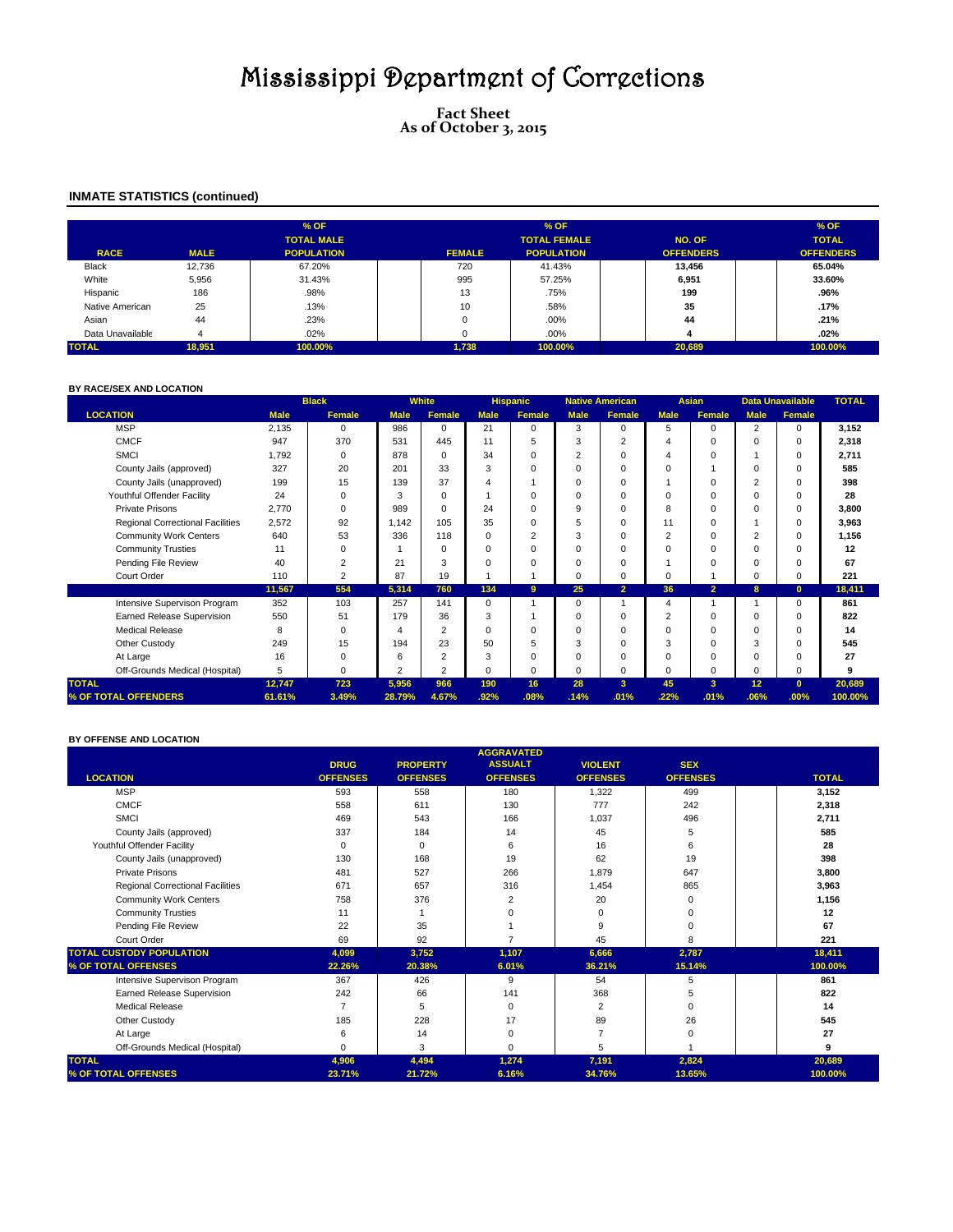**Fact Sheet As of October 3, 2015**

| <b>SPECIFIC OFFENSE STATISTICS</b> | <b>TYPE OF OFFENDER</b>   | <b>NO. OF OFFENDERS</b><br><b>WITH NO SEX OFFENSE</b> | <b>NO. OF OFFENDERS</b><br><b>WITH SEX OFFENSE</b> |
|------------------------------------|---------------------------|-------------------------------------------------------|----------------------------------------------------|
|                                    | Death Row                 | 42                                                    | 6                                                  |
|                                    | <b>Habitual Lifers</b>    | 280                                                   | 54                                                 |
|                                    | Habitual                  | 1.786                                                 | 143                                                |
|                                    | Life                      | 1.555                                                 | 239                                                |
|                                    | Armed Robbery (Mandatory) | 2.125                                                 | 12                                                 |

**Disclaimer: These crimes and sentences are based on primary offense and current booking. Sex offenses are based on all offenses under the current conviction.**